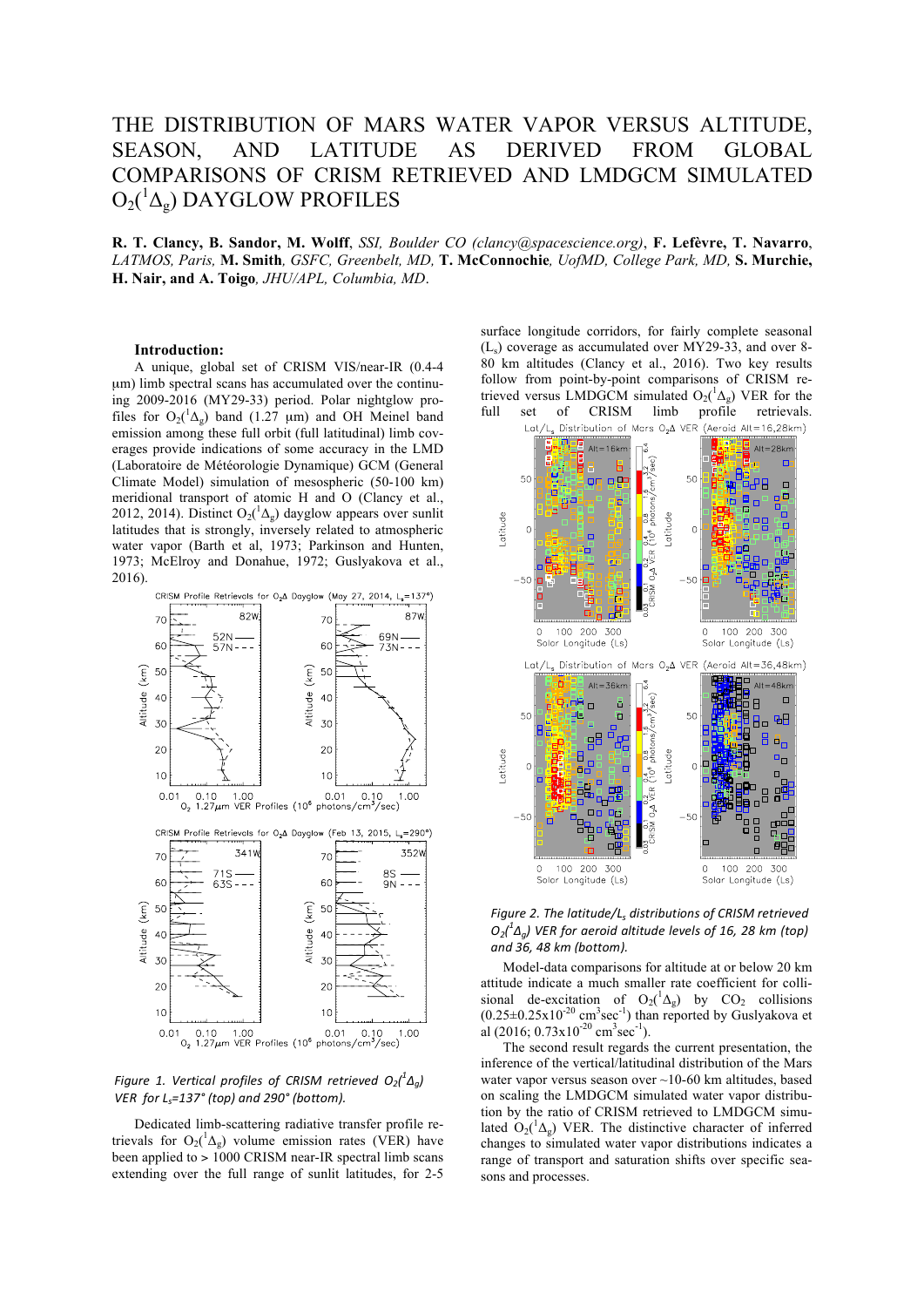## **CRISM**  $O_2(^1\Lambda_g)$  Dayglow Profiles:

Figures 1 and 2 present a range of CRISM retrieved  $O_2(^1\Delta_g)$  VER profiles over sunlit latitudes and seasons, in terms of individual profiles (figure 1) and the full set of CRISM  $O_2(^1\Delta_g)$  VER interpolated to aeroid altitude levels of 16, 28, 36, and 48 km (figure 2). Strong vertical, orbital (solar longitude, L<sub>s</sub>) and latitudinal variations in  $O_2(^1\Delta_g)$ VER are associated with water vapor variations in the Mars atmosphere.  $O_2(^1\Delta_g)$  dayglow reflects ozone  $(O_3)$ photolysis, which is inversely proportional to water vapor photolysis products.

Figure 3 presents latitude/altitude distributions for the ratio of CRISM retrieved to LMDGCM modeled  $O_2(^1\Delta_g)$ VER for seasonal/orbital binned periods of  $L_s=30-60^\circ$  and 60-140° (top), and 200-310° and 320-360° (bottom).



*Figure* 3. Latitude/altitude distributions for the ratio of *retrieved (CRISM)* to simulated (LMDGCM)  $(O_2(^1\Delta_g))$ **VER** for Mars seasonal ranges: northern spring (top *left), northern summer (top right), southern summer (bottom left) and southern spring (bottom right).*

Several altitude/latitude/Ls patterns are indicated in figure 3. 1) CRISM  $O_2(^1\Delta_g)$  VER are 2-3 times larger than model values above 35-40 km for all seasons, 2) At 15-35 km altitudes, LMDGCM  $O_2(^1\Delta_g)$  VER are 2-3 times larger than CRISM values for most latitudes in northern spring, and for northern mid-to-high latitudes in northern summer, and 3) CRISM  $O_2(^1\Delta_g)$  VER are 2-6 times larger than model values over southern summer mid-to-high latitudes for altitudes of 10-30 km. These differences in observed/modeled  $O_2(^1\Delta_g)$  VER are closely related to differences in observational (i.e., actual) and modeled water vapor, which supports inference of water vapor as a function of altitude, latitude, and Ls.

### **Inferred Mars Water Distributions:**

Figure 4 presents the LMDGCM  $O_2(^1\Delta_g)/H_2O$  correlation for locations (latitude, longitude, altitude) and times  $(LT$  near 3pm,  $L<sub>s</sub>$ ) corresponding to CRISM measurements. The two quantities are inversely proportional over 2 orders-of-magnitude variation, and narrowly so for fixed temporal/location bins (right panel). This fairly robust anticorrelation between  $O_2(\sqrt{A_g})$  VER and H<sub>2</sub>O abundance supports a correspondingly robust derivation of the global (latitude/altitude/Ls) distribution of Mars atmospheric water vapor over  $\sim$  10 to 60 km altitudes.



*Figure 4. LMDGCM photochemical simulations*   $($ Lefèvre et al., 2004, 2008) of  $O_2(^1\Delta_g)$  VER versus water vapor, for the locations/times of all low-to-mid *latitude* (left) and aphelion cloud belt (right) CRISM *retrievals at 28 km aeroid altitude.*

Figures 5-8 present the LMDGCM simulated (left panels) versus CRISM O<sub>2</sub>( $^1\Delta_g$ )-scaled (right panels) latitudinal/altitude distribution for Mars water vapor as averaged over seasonal periods of  $L_s = 30{\text -}60^{\circ}$ , 60-140°, and 200-310°, respectively. Distinct changes to the modeled water vapor distribution, as a function of season  $(L_s)$ , latitude, and altitude, correspond to the ratio of observed/modeled  $O_2(^1\Delta_g)$  VER presented in figure 3. These water vapor



Figure 5. LMDGCM simulated (Navarro et al., 2014) and CRISM O<sub>2</sub>(<sup>1</sup> $\Delta_g$ )-scaled water vapor lati*tude/longitude distributions, averaged over northern spring (Ls=30-60°).*

changes can in turn be qualitatively associated with changes to model processes, such as transport and microphysics.